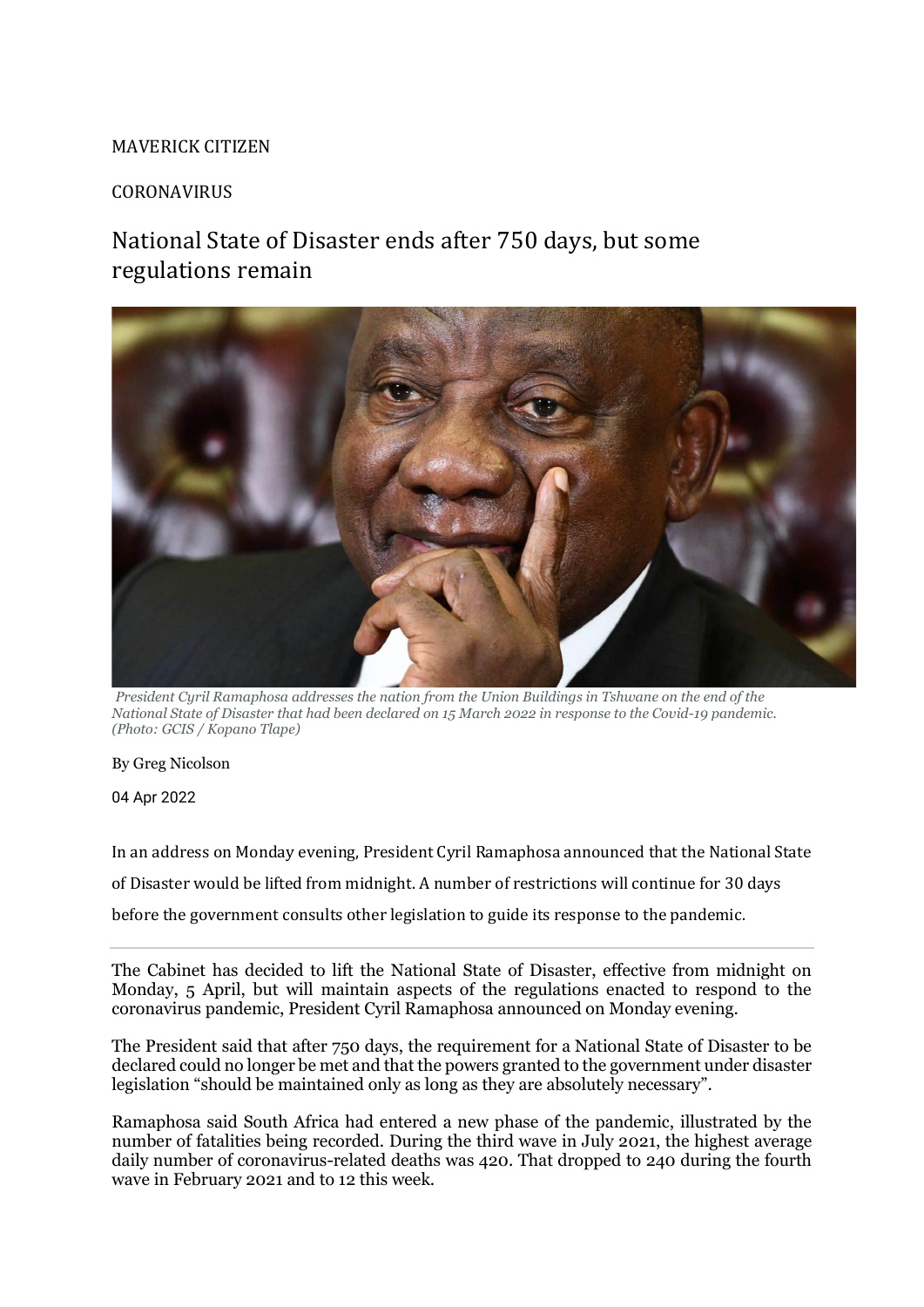"It is a moment to remember those who have lost their lives and the many people who are still struggling with the effects of the disease. It is also a time to pay tribute to the healthcare workers, the police, the soldiers, the volunteers and other frontline workers for their dedication and service during the worst times of the pandemic," said Ramaphosa.

"The end of the National State of Disaster is a firm statement of our determination to live our lives and rebuild our country even as this virus remains in our midst."

Ramaphosa declared a National State of Disaster on 15 March 2020, after 61 cases had been recorded across the country, and banned travel from high-risk countries.

Days later he imposed a strict lockdown that closed non-essential shops and businesses and confined people to their homes unless they were seeking medical services, buying food or collecting a grant. Soldiers were deployed and the sale of alcohol and tobacco products was banned.

Cooperative Governance and Traditional Affairs Minister Nkosazana Dlamini Zuma extended the National State of Disaster on a month-by-month basis after the initial three-month period expired.

Professor Salim Abdool Karim, who chaired the ministerial advisory committee (MAC) on Covid-19, has [said](https://www.news24.com/news24/southafrica/news/prof-karim-reflects-on-a-year-of-covid-19-we-were-sailing-a-ship-while-building-it-20210305) the National State of Disaster allowed the country to implement restrictions, such as restricting gatherings and closing schools, in the early days of the pandemic to prevent the healthcare system from being overwhelmed.

The National State of Disaster also led to nonsensical regulations such as a ban on the sale of open-toed shoes and cooked chicken. As far back as December 2020, the MAC sent an [advisory](https://sacoronavirus.b-cdn.net/wp-content/uploads/2021/04/MAC-Advisory-Memo_Regulations-14-December-2020.pdf) to the health minister on an exit strategy from the National State of Disaster.

On Monday, Ramaphosa defended the National State of Disaster, saying there was "no doubt such a response was necessary" while lives were at risk.

He said it "enabled and empowered government to take the measures that prevented many more people from becoming severely ill and saved countless lives.

"These measures were effective in slowing down the rate of infection, easing pressure on our hospitals and providing the time we needed to develop the infrastructure, resources and capacity to manage the large number of people who became ill as a result of Covid-19."

Ramaphosa said the National State of Disaster provided a legal basis for the R350 Social Relief of Distress Grant, the Covid-19 Temporary Employer-Employee Relief Scheme, relief provided to small businesses, and the extension of the validity of drivers' and vehicle licences.

"All these measures were necessary not only to respond to the devastating effects of the pandemic on human health, but also to limit the great cost to society and our economy."

Calls to finally end the National State of Disaster increased this year after the country experienced fewer hospitalisations and deaths during its fourth wave of Covid-19, driven by the Omicron variant. While lockdown restrictions have progressively eased and most aspects of life have returned to normal, the National State of Disaster has been criticised as unnecessary for reducing the impact of the pandemic, and a burden on the country's economic recovery.

Trade union Solidarity launched legal action to challenge the ongoing National State of Disaster, but agreed to halt the action when Dlamini Zuma announced the government's intention to end the state of disaster by 5 April 2022. The DA had also approached the courts.